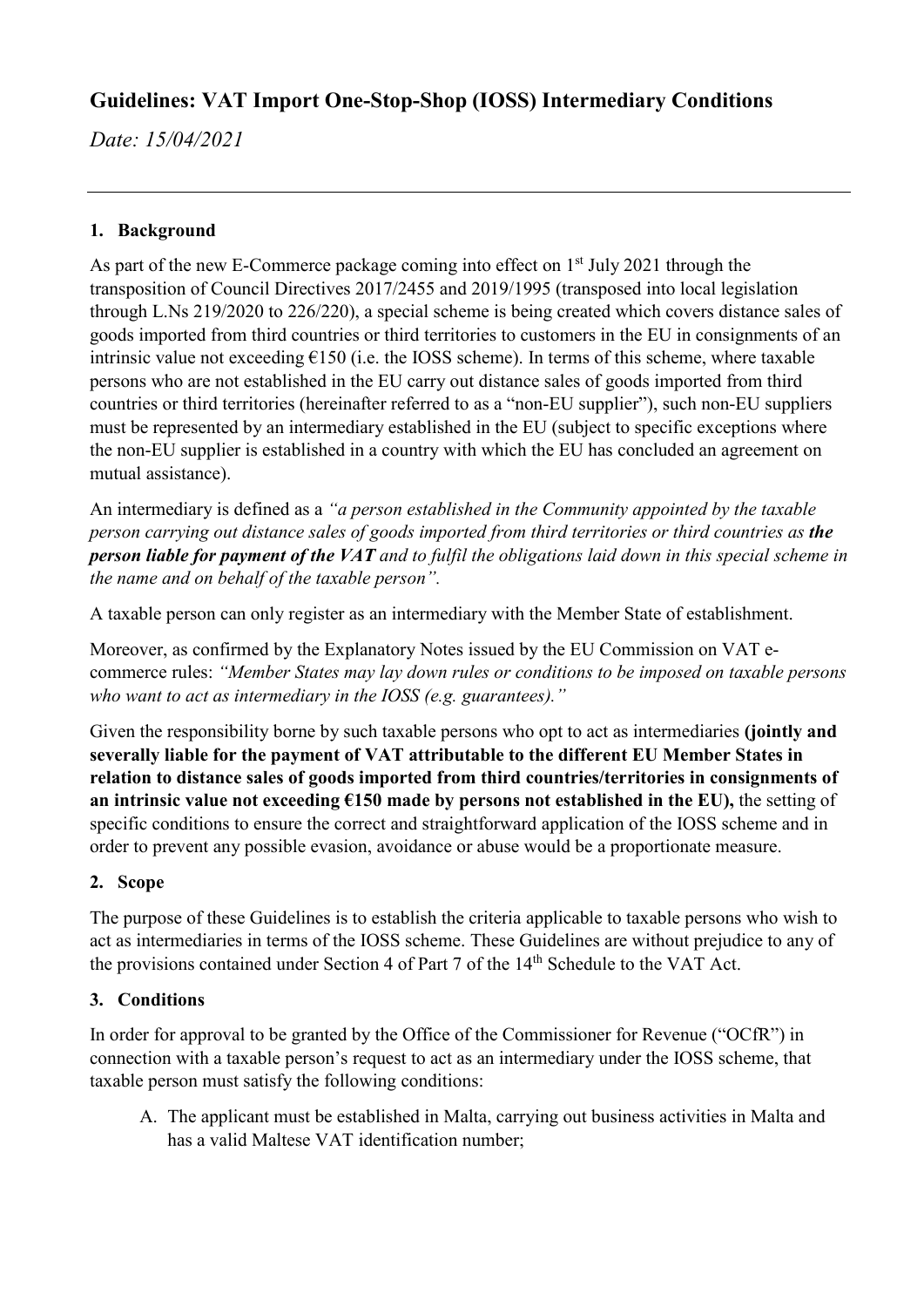- B. The applicant must operate using a bank licensed and regulated by the Malta Financial Services Authority and must have in place a "client account" with said bank, being a bank account specifically designated for all importers for whom the applicant will be acting as Intermediary. Any funds contained in such client account pertaining to the payment of VAT due under the IOSS scheme must be segregated from any other funds held by the applicant;
- C. The applicant must be a qualifying person, i.e. either:
	- i. A person who holds a warrant to practise the profession of accountant under the Accountancy Profession Act or any equivalent EU/EEA legislation;
	- ii. A person who is a member of the Malta Institution of Taxation;
	- iii. A person who is in possession of a warrant to practise as an advocate under the Code of Organisation and Civil Procedure or any equivalent EU/EEA legislation;
	- iv. A person holding a warrant to practise as a notary in Malta;
	- v. A person holding a warrant to practise as a legal procurator;
	- vi. A person licensed and regulated by the Malta Financial Services Authority; or
	- vii. Any legal person recognised by the Commissioner for Revenue for this purpose.

A legal person shall be recognised by the Commissioner for Revenue for this purpose if that person satisfies the following conditions:

- a) The legal person is physically established in Malta having its significant people functions, pertaining to its role as Intermediary, being carried out in Malta;
- b) The individuals responsible for the essential decisions concerning the general management of the business must be persons listed under part  $C(i)$  to  $C(vi)$  above;
- c) The legal person must employ an individual having access to a Maltese e-ID.
- D. The applicant is, by the date of his application, in full compliance with the provisions of the VAT Act, Income Tax Act and Income Tax Management Act and has, throughout the period in which he has been so registered for VAT, in the majority of cases submitted, by the respective deadlines, any returns or notices due under articles 27 and 30 of the VAT Act, and returns of income due in terms of the Income Tax Management Act, and has in the majority of cases settled, in full and by the respective deadlines, any and all amounts due by way of tax declared in the aforementioned returns and notices, as well as any interest and administrative penalties due pursuant to the VAT Act, Income Tax Act and Income Tax Management Act.

Provided that, when a valid objection or appeal has been made against an assessment issued to the applicant by the OCfR, leading to any tax and, or administrative penalty, being kept in abeyance as a result of said objection or appeal, the Commissioner may, at his discretion, disregard for the purpose of this part such tax, administrative penalty and any interest accruing thereon, related to that assessment.

Applicants being legal persons who have been incorporated for less than 12 months would be deemed to have submitted, in the majority of cases, any returns and notices and settled any and all amounts due by the respective deadlines if at least 90% of such returns, notices and settlements of amounts due have been submitted within the time limit prescribed by the relevant legislation. Any other applicants would be deemed to have submitted, in the